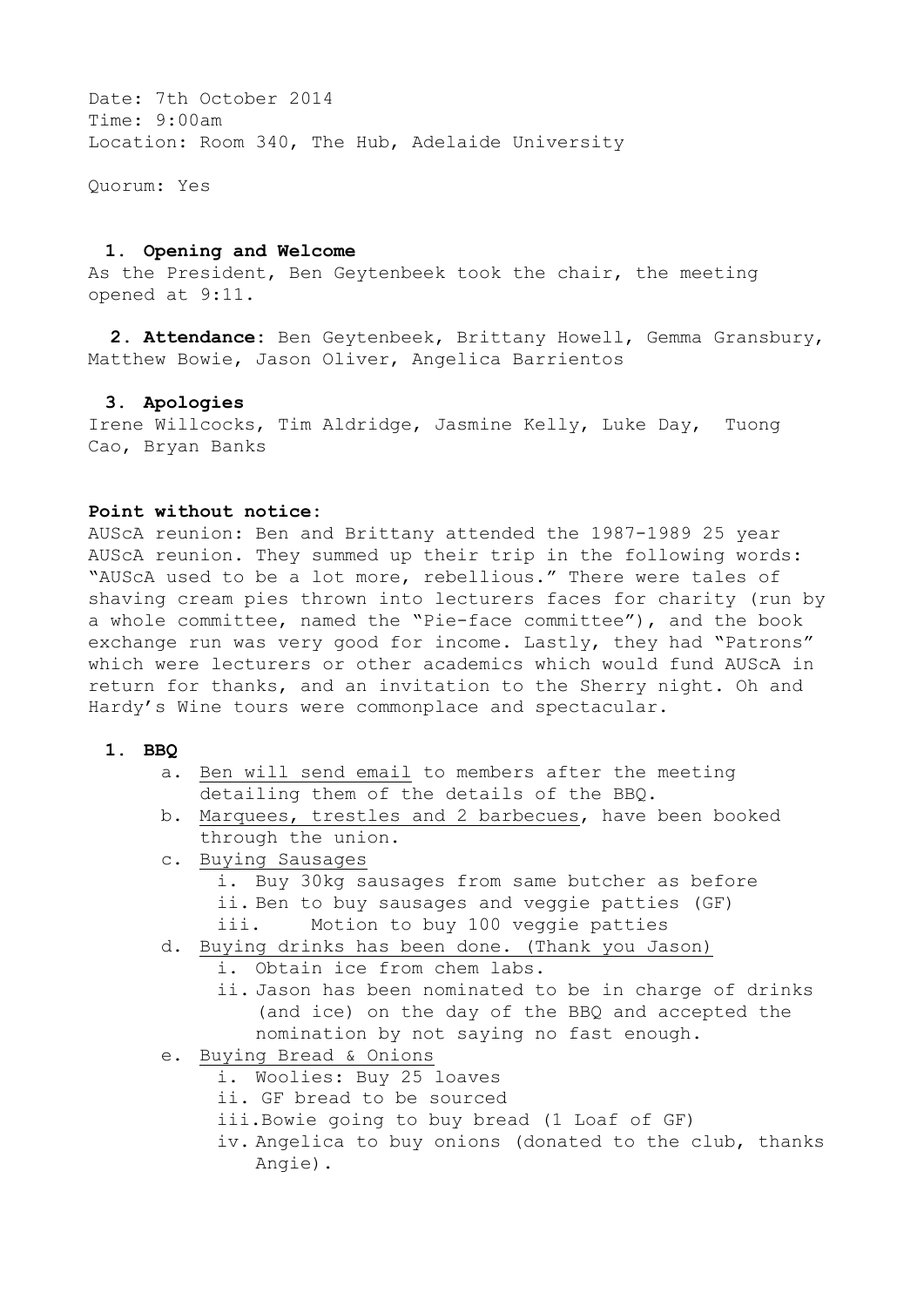- f. Condiments etc
	- i. Tomato sauce is in good supply, however, mustard should definitely be acquired.
- g. Hiring BBQs
	- i. Completed by Brittany, through the University of Adelaide Club
- h. Angelica to look into making guacamole
- i. Utensils
	- i. Gemma to bring knives and chopping boards, Bowie to bring Tongs and other things
- j. Brittany to organise schedule via doodle poll
- k. Prices:
	- non-members: \$1.50 per sausage/veggie patty, Members: free, unlimited…
	- Per can drinks: \$1.50 for everyone.
- m. Angelica insistent on bringing salad

# 2**. Christmas dinner**

- a. Date, and time
	- i. 22nd of November, arrival time set for 6.30
- b. How to sell tickets online
	- i. Promotion to be done via posters
		- 1. Cao to be contacted in order to print many posters
- c. Menu decisions
	- i. Patrons will have a choice of one of two options. Three were given so the committee has narrowed them down:
		-
		- For Entree:<br>Marinated prawn skewers with salad (Not selected) Chicken & mushroom tartlet (Selected) Sun-dried tomato and spinach arancini (Selected)
		- For mains (choose 2):<br>Barramandi fillet on a white bean puree with nut brown butter, capers, parsley and lime (Not Selected) Scotch fillet with onion rings, baked potato and beans (Selected) Roast turkey with leg ham, roasted vegetables, cranberry sauce and gravy. (Selected)
	- i. Christmas trees: Ben wants to have christmas trees at the event. The committee vehemently agreed.
		- 1. Source, to be determined, maybe Gemma's house, maybe not if a better one can be found. Brittany noticed cheap ones at Woolworths which could be considered.

# 3**. First Year Camp Update**

a. Venue:

 Looking into Venue: Beach, victor harbour, or possibly the hills, depending on price and mainly availability.